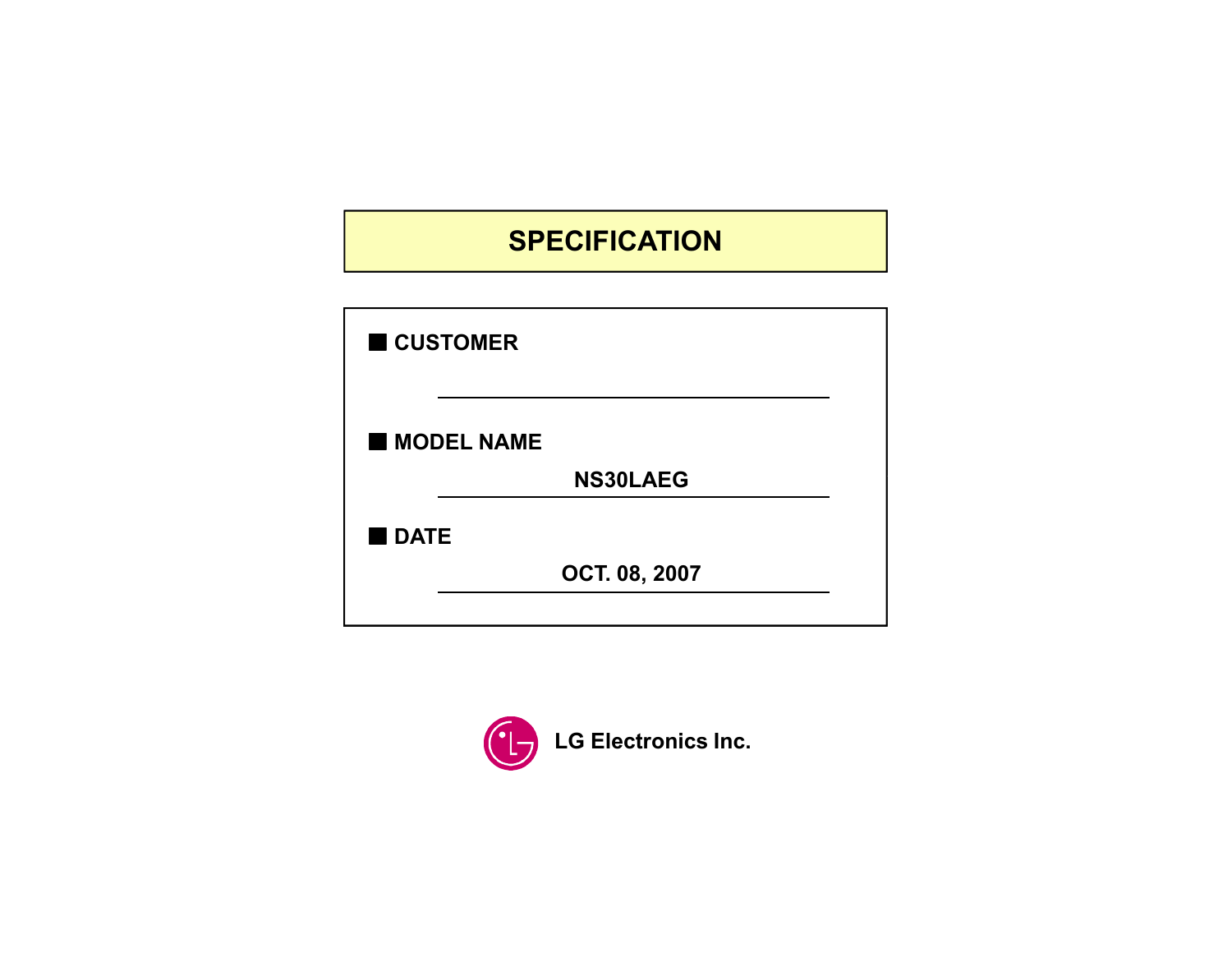## ◆ CUSTOMER :<br>◆ MODEL N ◆ MODEL : NS30LAEG ◆ MODEL : NS30LAEG<br>◆ RATED VOLTAGE & FREQUENCY:<br>◆ SPEC. NO : 20071008-1 ◆ SPEC. NO. : 20071008-1<br>▲ PARTS LIST ◆ PARTS LIST

PREPARED | CHECKED | APPROVED

|                         | <b>PART LIST</b>       | <b>LGE SUPPLY</b> | PART NO         | Q'TY | <b>SPECIFICATION</b> |
|-------------------------|------------------------|-------------------|-----------------|------|----------------------|
| <b>COMPRESSOR</b>       | <b>PERFORMANCE</b>     |                   |                 |      |                      |
| <b>COMPRESSOR</b>       | <b>WIRING DIAGRAM</b>  |                   |                 |      |                      |
| <b>COMPRESSOR</b>       | <b>EXPLODED VIEW</b>   |                   |                 |      |                      |
| <b>ELECTRICAL PARTS</b> | <b>OLP</b>             |                   | 6750C-0014A     |      | 4TM149NFB            |
| <b>ELECTRICAL PARTS</b> | <b>STARTING DEVICE</b> |                   | 6748C-0003C     |      | <b>P330MC</b>        |
| <b>ELECTRICAL PARTS</b> | <b>COVER</b>           |                   | 3550C-0054A     |      | Cover PTC - LUPOX    |
| <b>ELECTRICAL PARTS</b> | <b>FIX SCREW</b>       |                   | 1EBF0403118     |      |                      |
| <b>MOUNTING PARTS</b>   | <b>SEAT RUBBER</b>     |                   | 5166C-0004C     | 4    |                      |
| <b>MOUNTING PARTS</b>   | <b>SLEEVE BOLT</b>     |                   | 4816C-0002A     | 4    |                      |
| <b>MOUNTING PARTS</b>   | <b>PLAN WASHER</b>     |                   | 1WPZC-0001A     | 4    |                      |
| <b>MOUNTING PARTS</b>   | <b>SPRING WASHER</b>   |                   | 1WSD0600030     | 4    |                      |
| <b>MOUNTING PARTS</b>   | <b>BOLT</b>            |                   | 1BHD0603906     | 4    |                      |
| <b>MOUNTING PARTS</b>   | <b>NUT</b>             |                   | <b>NHC3030D</b> | 4    |                      |

\* CUSTOMER'S MEMO \*

CUSTOMER'S DECISION

Decision : Yes , No

Signature :

\* Please return one copy of this page on your approval.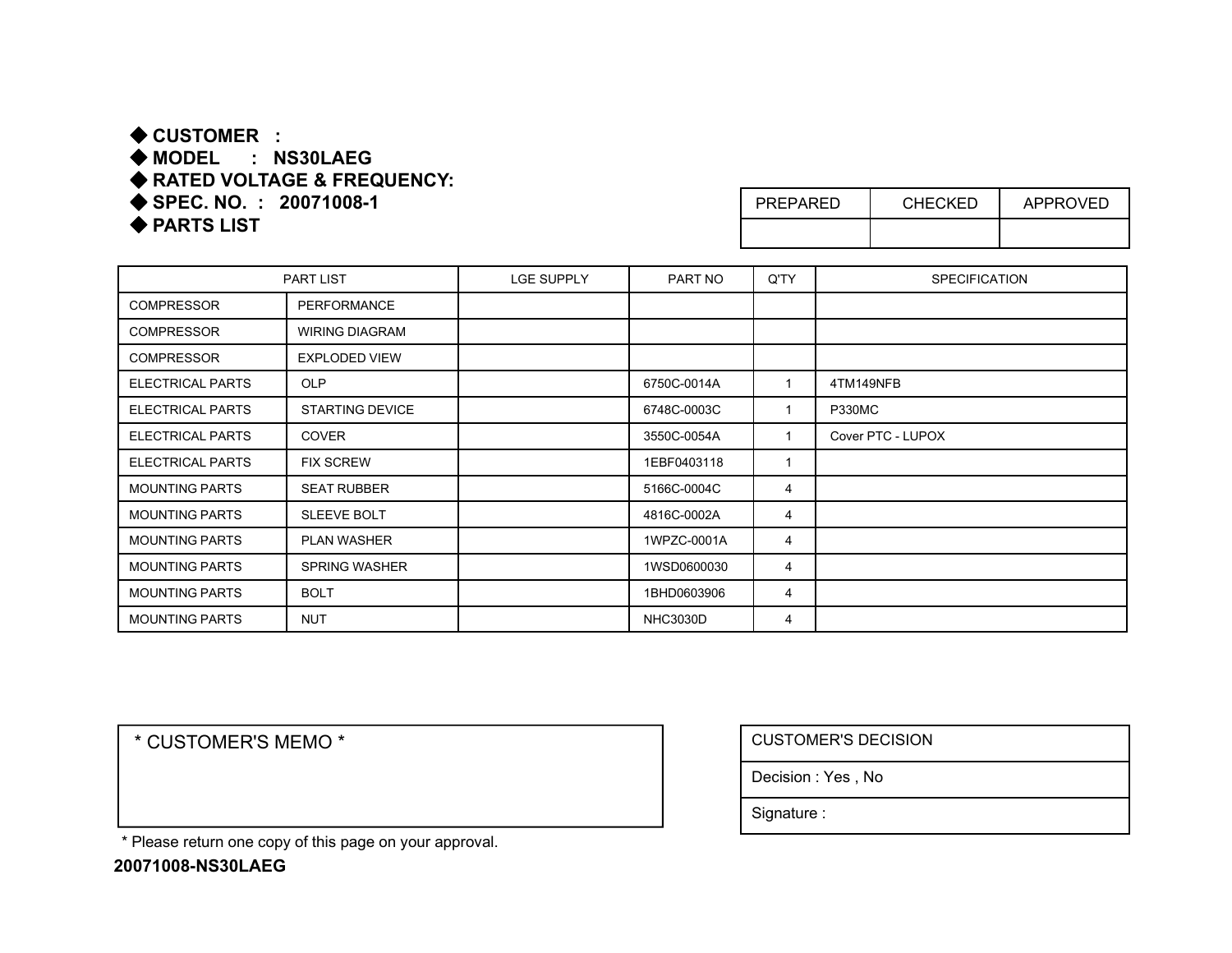## Performance & Dimension

#### **Application**

| Type $\cdots \cdots \cdots$          |                                                                        |
|--------------------------------------|------------------------------------------------------------------------|
| Evaporating Temp. Range<br>$\bullet$ | $-30^{\circ}$ C to $-5^{\circ}$ C ( $-22^{\circ}$ F to $23^{\circ}$ F) |
| Refrigerant $\cdots$                 | R <sub>12a</sub>                                                       |
| Refrigerant control $\cdots$         | Capillary tube                                                         |
| Compressor cooling $\cdots$          | Static cooling                                                         |

#### Normal Performance (Ashrae) 50Hz

| Capacity Watt $\pm 7\% \cdot \cdot \cdot \cdot$ | 63   |
|-------------------------------------------------|------|
| Kcal/h $\pm 7\%$ $\cdots$                       | 54   |
| BTU/h $\pm 7\%$ $\cdots$                        | 214  |
| Power consumption $\cdots \cdots$               | 81   |
| Cop W/W $\pm 7\%$ $\cdot \cdot \cdot \cdot$     | 0.78 |
| EER BTU/wh $\pm 7\% \cdot \cdot \cdot$          | 2.65 |
| NOISE $dBA \cdot \cdot \cdot \cdot \cdot \cdot$ | 38   |

#### Testing conditions

| Evaporating Temp $\cdots$ .  | $-23.3$ °C (-10°F)                 |
|------------------------------|------------------------------------|
| Condensing Temp $\cdots$ .   | 54.4°C (130°F)                     |
| Ambient Temp $\cdots \cdots$ | $32.2^{\circ}$ C (90 $^{\circ}$ F) |
| Return Gas Temp $\cdots$ .   | $32.2^{\circ}$ C (90 $^{\circ}$ F) |
| Liquid Temp $\cdots \cdots$  | 32.2°C (130°F)                     |
|                              |                                    |

#### Compressor Data

| Design $\cdots$                       | Reciprocating |
|---------------------------------------|---------------|
| Displacement $\cdots$                 | 3.05          |
| Suction Tube $ID \cdot \cdot \cdot$   | ID6.54 T0.7   |
| Process Tube I.D $\cdots$             | ID6.54 T0.7   |
| Discharge Tube $ID \cdot \cdot \cdot$ | ID5.0 T0.85   |

Weight(with Oil charge) •

#### **Motor Data**

| Motor type $\cdots \cdots$ |                            |
|----------------------------|----------------------------|
| Motor protection $\cdots$  | <b>External protection</b> |
| Winding Insulation Class   | E Class                    |

6.4Kg



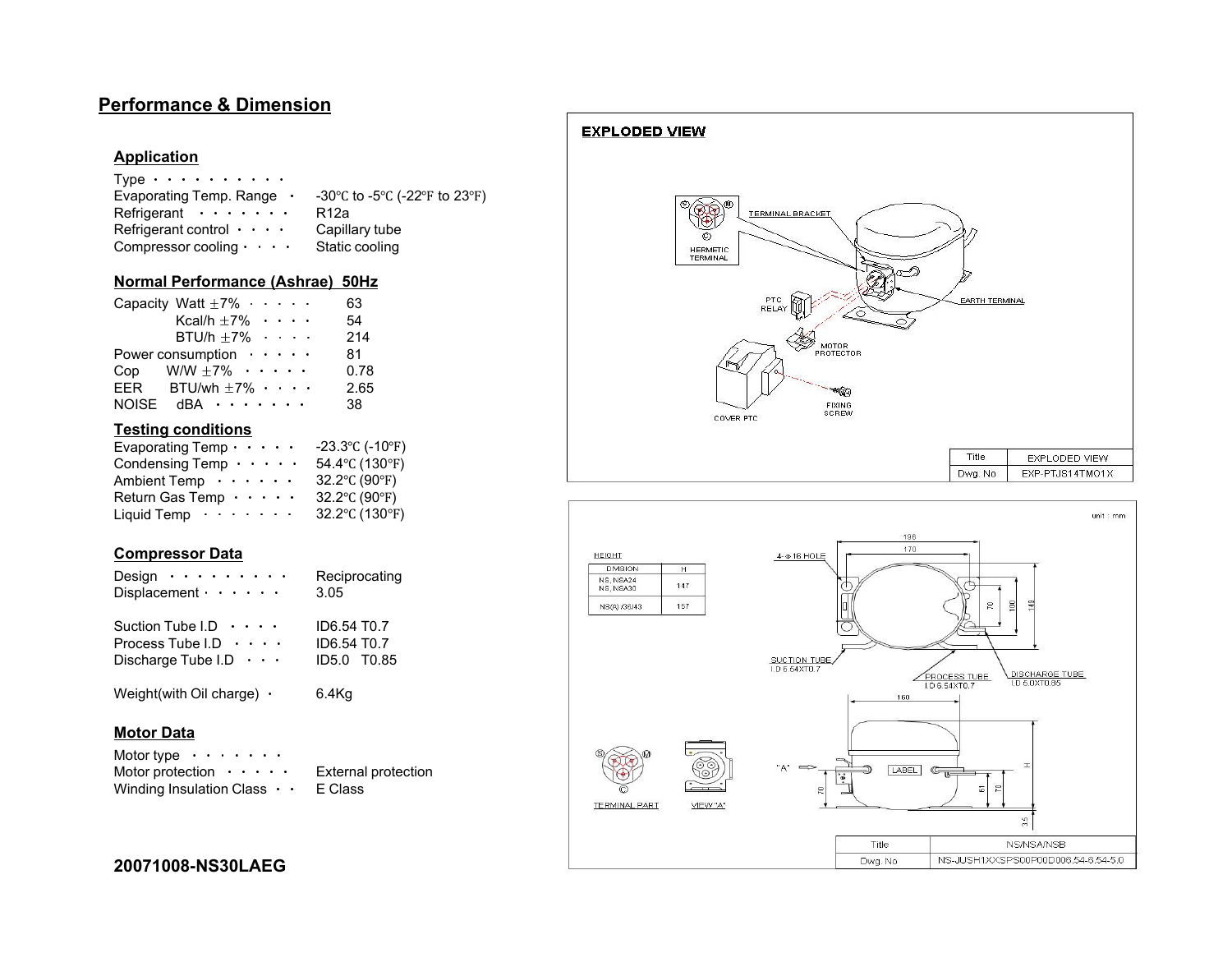#### Electrical Components

| Overload protector · · · · · 4TM149NFB                      |
|-------------------------------------------------------------|
| Ultimate Trip current(at $60^{\circ}$ C) $\cdot$ 0.95~1.2 A |
| Opening temperature · · · · · 120+10/-5 °C                  |
| Closing temperature $\cdots$ 61+9/-9 °C                     |
| Manufacture SENSATA                                         |

| Starting Device · · · · · · · P330MC<br>Resistance at $25^{\circ}C(68^{\circ}F) \cdot \cdot 33+20/-20\% \Omega$<br>Manufacture O-RYUNG or KSM |  |
|-----------------------------------------------------------------------------------------------------------------------------------------------|--|
| <b>Running Capacitor Capacity · N.A.</b><br>Voltage $\cdot$ N.A.                                                                              |  |
| <b>Starting Capacitor Capacity · N.A.</b>                                                                                                     |  |

Voltage · N.A.

#### **Lubricant**

| Lubricant type $\cdots \cdots \cdots$ Mineral Oil(MO) |  |
|-------------------------------------------------------|--|
| Lubricant Viscosity at 40°C                           |  |
| Domestic $\cdots \cdots \alpha$ -22G/RL22H            |  |
| Export $\cdots$ $\cdots$ a -22G/RL22H                 |  |
| Initial charge $\cdots \cdots \cdots 180 \pm 10$ cc   |  |
| Recharge 85%                                          |  |
| $\cdots$ N.A.<br><b>Tray Holder</b>                   |  |

#### Earth Plate ㆍㆍㆍㆍㆍㆍㆍ N.A. **Approved Certification**  $\cdot \cdot \cdot$  N.A.

#### **Wire Drawing**